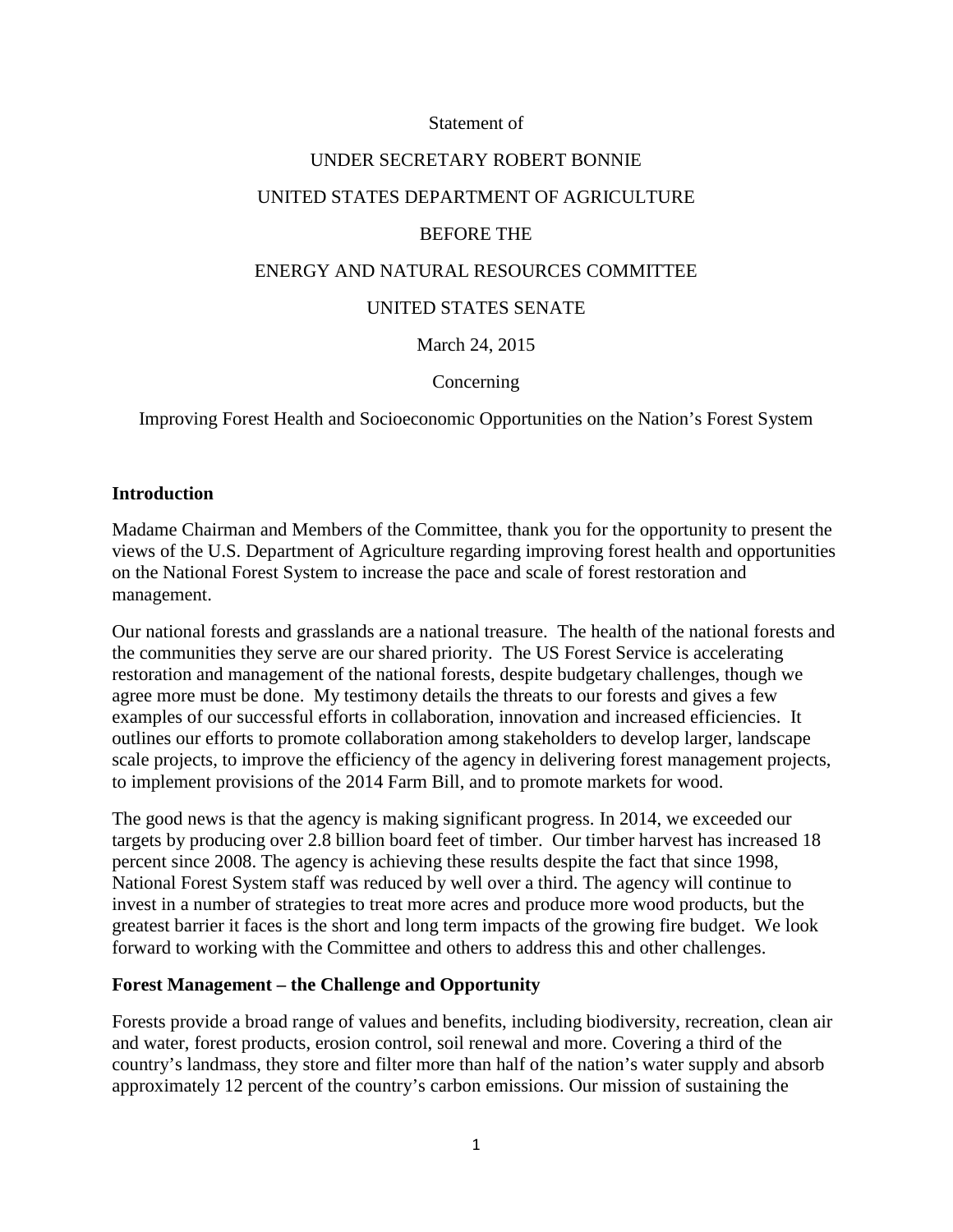health, resilience and productivity of our nation's forests is critically important to maintaining these values and benefits.

Forests are an economic driver. Restoring the health and resilience of our forests generates important values as well as economic benefits. In FY 2011, for example, the various activities on the National Forest System (NFS) contributed over \$36 billion to America's gross domestic product and supported nearly 450,000 jobs. Over 68 percent of the contribution to the economy was associated with direct use of NFS lands and resources, including land use fees from privately provided recreation services – ski areas, outfitting and guiding, campground concessions; expenditures related to skiing, hiking, hunting, fishing, and other forms of outdoor recreation; the generation of energy, minerals, and traditional forest products; and livestock grazing.

## Threats to Forest Health and Forests at Risk

Our forest and grassland resources are at risk due to uncharacteristically severe wildfires, severe outbreaks of insects and disease, drought and invasive species, all exacerbated by a changing climate.

Many states have recently experienced the largest and/or most destructive fires in their history. Two primary factors are contributing to larger and more destructive wildfires: climate and forest conditions. Researchers have shown a 78-day increase in the western fire season since 1970, possibly due to a gradual rising of average spring and summer temperatures. Time of snowmelt also may be a factor. If these patterns persist, scientists predict the western States will get hotter and drier by the end of the century. In such conditions, fire seasons will grow longer and fires will likely increase in number and intensity.

Forest conditions also matter to fire activity. Decades of fire suppression and other factors have led to increases of fuels in many forest types across the country. Treating these acres through commercial thinning, hazardous fuels removal, re-introduction of low-intensity fires and other means can reduce fuel loads, provide forest products to local mills, provide jobs to local communities, and improve the ecological health of our forests.

Insects and disease have exacerbated the challenge. The area affected by an epidemic of mountain pine beetle in the West has reached 32 million acres on the national forests alone. In addition, invasive weeds such as kudzu, cheatgrass, leafy spurge, and spotted knapweed have infested about 6 million acres on the national forests and grasslands, an area the size of Massachusetts.

Fifty-eight million acres of national forests are at high or very high risk of severe wildfire. Out of the 58 million "high or very high" risk acres, we have identified approximately 11.3 million acres for highest priority treatment. These acres are in proximity to the wildland-urban interface or in priority watersheds or water sources, are in frequent fire return regimes, and not in roadless or wilderness areas.

# The Need for Restoration

The Forest Service is committed to increasing the pace and scale of restoration. By restoration, we mean restoring and maintaining the functions and processes characteristic of healthier, more resistant, more resilient forests, even if they are not exactly the same systems that were there in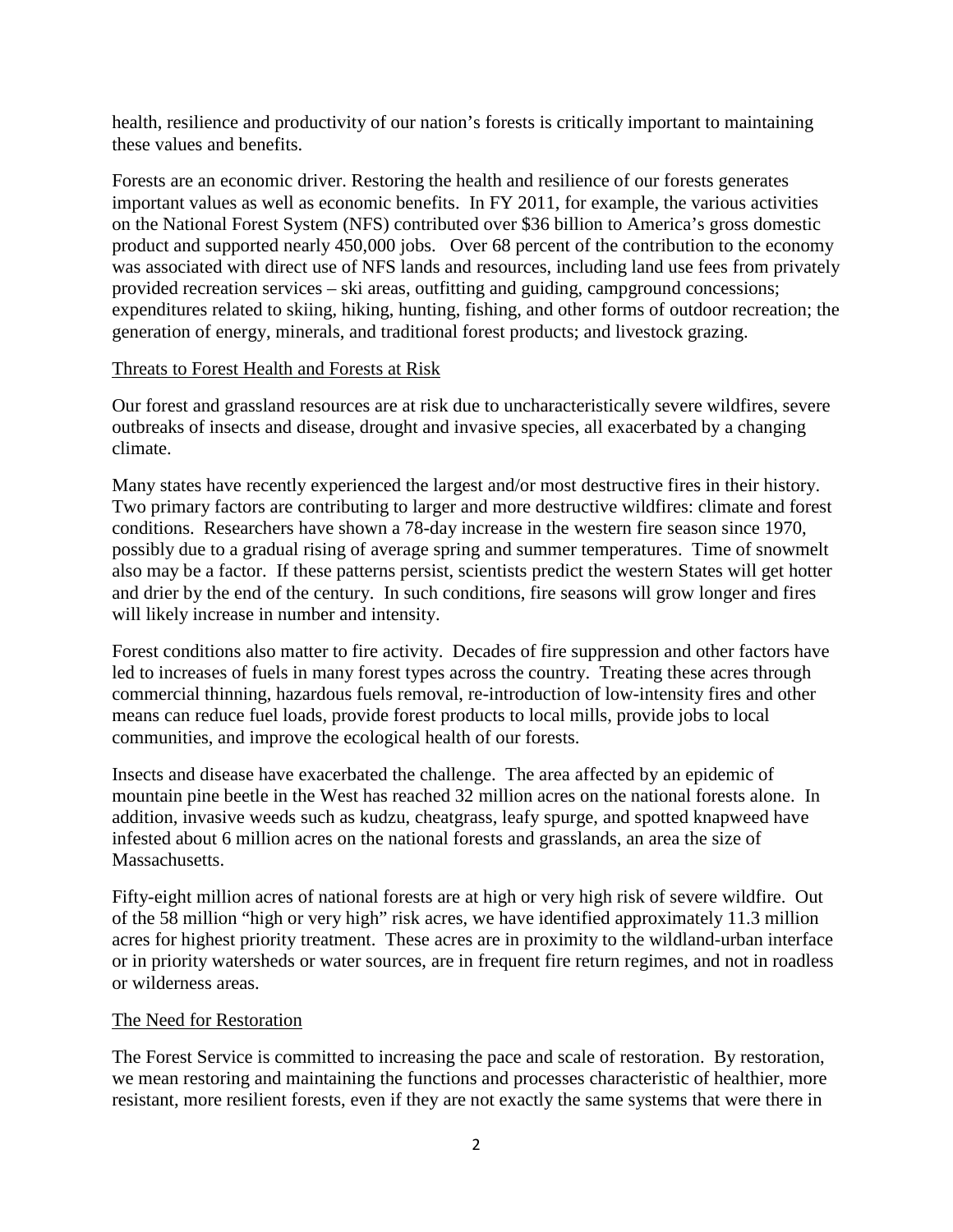the past. Our goal is to protect and restore the ability of America's forests and grasslands to deliver all the social, economic, and ecological values and benefits that Americans want and need from their national forests, now and for generations to come.

The Forest Service has increased the number of acres treated annually to improve watershed function and resilience. In FY 2013 the agency treated over 2.5 million acres and increased this to 2.9 million acres in FY 2014. The Forest Service has also been increasing its timber production over time. We sold 2.6 billion board feet (bbf) in FY 2013, 2.8 bbf in FY 2014 and have a target of 2.9 bbf in FY 2015. Meeting this last goal and moving our outputs higher still will require a number of strategies.

# **Collaboratives**

The Forest Service is investing in collaborative approaches to forest restoration across the country as a way to develop better projects, to work across larger landscapes, to build public support for forest restoration and management, and to reduce the risk from litigation. Dozens of collaboratives across the country are enabling the USFS and our partners to get more work done. These collaboratives are locally led groups from local communities, environmental groups, forest industry, and others and are designing projects that address forest restoration, supply wood to local mills, conserve watersheds and provide a range of other benefits.

## Collaborative Forest Landscape Restoration Program (CFLRP)

One way to support local collaboration has been through the Collaborative Forest Landscape Restoration Program (CFLRP), and we appreciate Congress' support for this innovative program. The CFLRP encourages collaborative, science-based ecosystem restoration of priority landscapes. The program currently supports 23 large-scale projects with 10-year funding to implement priority restoration work on NFS lands while engaging local communities and leveraging partner resources through collaboration, implementation, and monitoring.

The CFLR program is on track to meeting its goals over its ten year timeframe, making substantial strides in the first five years to promote forest health and resilience and reduce the risk of catastrophic wildfire. In the five years since initial program implementation, the 23 projects collectively have treated over 1.45 million acres to reduce the risk of catastrophic fire, over 84,570 acres to improve forest health, over 1.33 million acres to improve wildlife habitat, and over 73,600 acres to eradicate noxious weeds and invasive plants. In addition, these projects have exceeded their timber output goals, producing nearly 1.3 billion board feet.

These collaborative projects help rural communities by creating and maintaining jobs. Between 2009 and 2014 these projects generated \$661 million in local labor income and an average of 4,360 jobs per year. The FY 2016 President's Budget for the Forest Service includes a proposal to increase funding authority for the program from \$40 million to eventually \$80 million, with funding in FY 2016 requested at \$60 million. The funding increase will allow us to pursue up to 10 additional projects. Accordingly, the budget proposes extending authority for the program through 2024 to allow for full completion of new projects.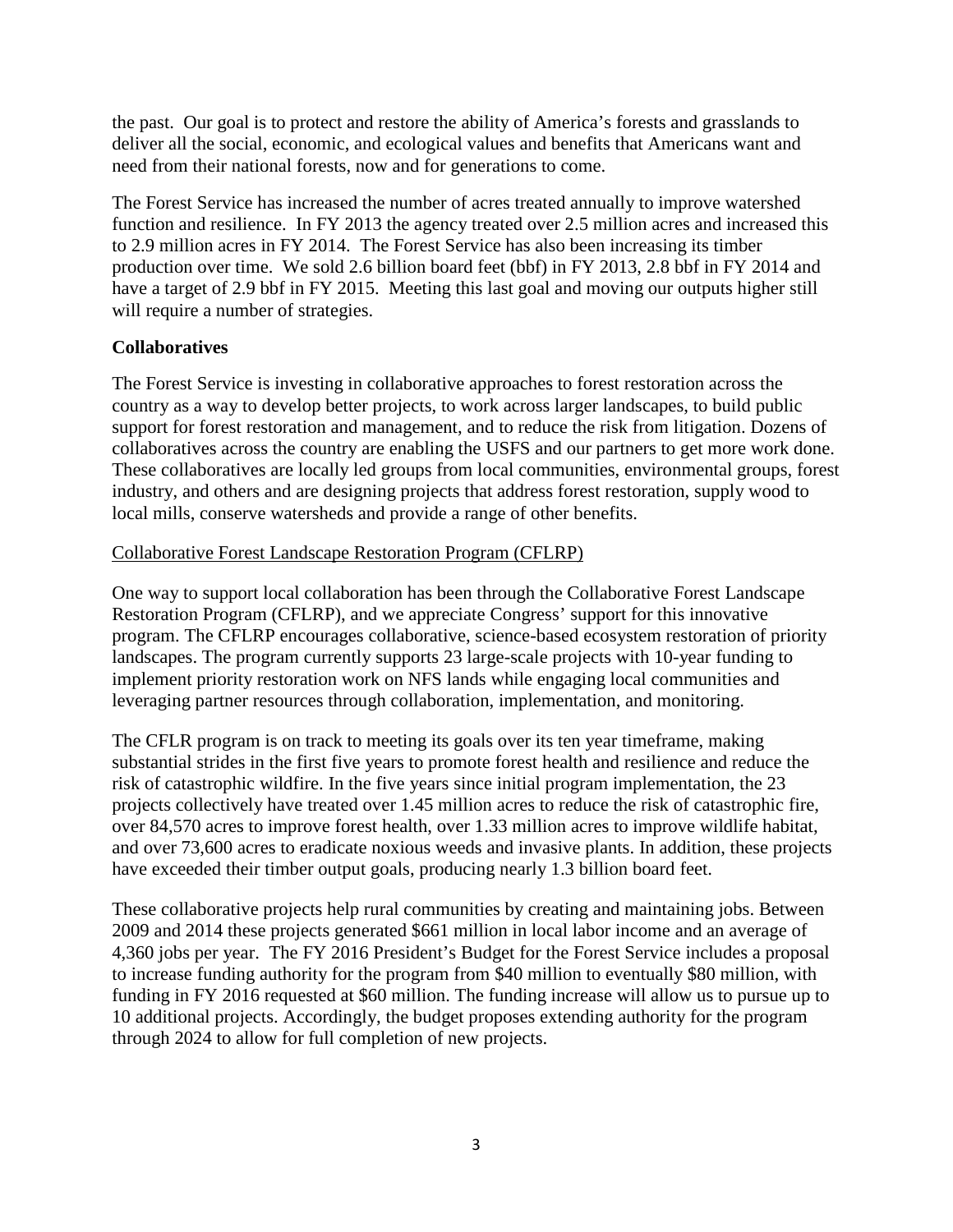These collaboratives, and dozens of similar efforts, help maintain a robust forest industry with benefits flowing not only to local communities, but also to the Forest Service itself as the agency relies on local forest contractors and mills to provide the workforce to undertake a variety of restoration activities. A 2011 Forest Service study found that through work on NFS lands, the forest products industry supports about 42,000 jobs and contributes around \$2.7 billion to America's gross domestic product each year.

#### Chiefs' Joint Landscape Restoration Partnership

Our restoration efforts are not just confined to public lands. Recognizing that fire, insects, disease, wildlife and watersheds do not respect property lines, the Forest Service and USDA's Natural Resources Conservation Service are combining resources to expand our efforts across both public and private land. In FY 2014, Secretary Vilsack announced a multi-year partnership between the U.S. Forest Service and the Natural Resources Conservation Service (NRCS) to improve the health and resiliency of forest ecosystems where public and private lands meet across the nation. The Forest Service and NRCS Chiefs' Joint Landscape Restoration Partnership program aims to reduce wildfire threats to communities and landowners, protect water quality and supply, and improve wildlife habitat for at-risk species. By leveraging technical and financial resources and coordinating activities on adjacent public and private lands, conservation work by NRCS and the Forest Service will be more efficient and effective in these watersheds.

In FY 2014, the Landscape Restoration Partnership invested \$30 million in 13 projects in 12 states across the country. The priority projects selected for FY 2014 will continue in FY 2014. \$27 million will be provided to continue work on these projects in 2015. 15 additional projects were selected in FY 2015 and announced last month, totaling \$10 million. The 2015 projects are located where private and public lands meet, and where restoration objectives cross ownership boundaries. For example:

In the Middle Klamath River Communities of northern California, the Partnership helped support efforts by the Karuk Tribe, the Mid-Klamath Watershed Council, the Salmon River Restoration Council, several local Fire Safe Councils, and the Northwest Youth Corps who are working together to increase community safety by reducing hazardous fuels in the Wildland Urban Interface adjacent to communities along the Klamath River.

In Oregon, the Ashland Forest All-Lands Restoration Project will implement forest restoration and fuels reduction treatments through a cross boundary, all-lands approach on federal and private non-industrial lands in and around the Ashland Creek Watershed in Jackson County, Oregon. The project objectives are to reduce and mitigate wildfire threats to communities and landowners, protect water quality and supply in the watershed, and improve and protect quality wildlife habitat for threatened, endangered, and at-risk species in an area characterized by a high degree of public/private land interface. Partners include The Nature Conservancy, Jackson SWCD, the City of Ashland, the Oregon Department of Forestry, and the Lomaksatsi Restoration Project.

As another example, in Colorado, the San Juan Project addresses fuel hazard in the project area which is considered moderate to extreme. Treatments would reduce dense shrub cover through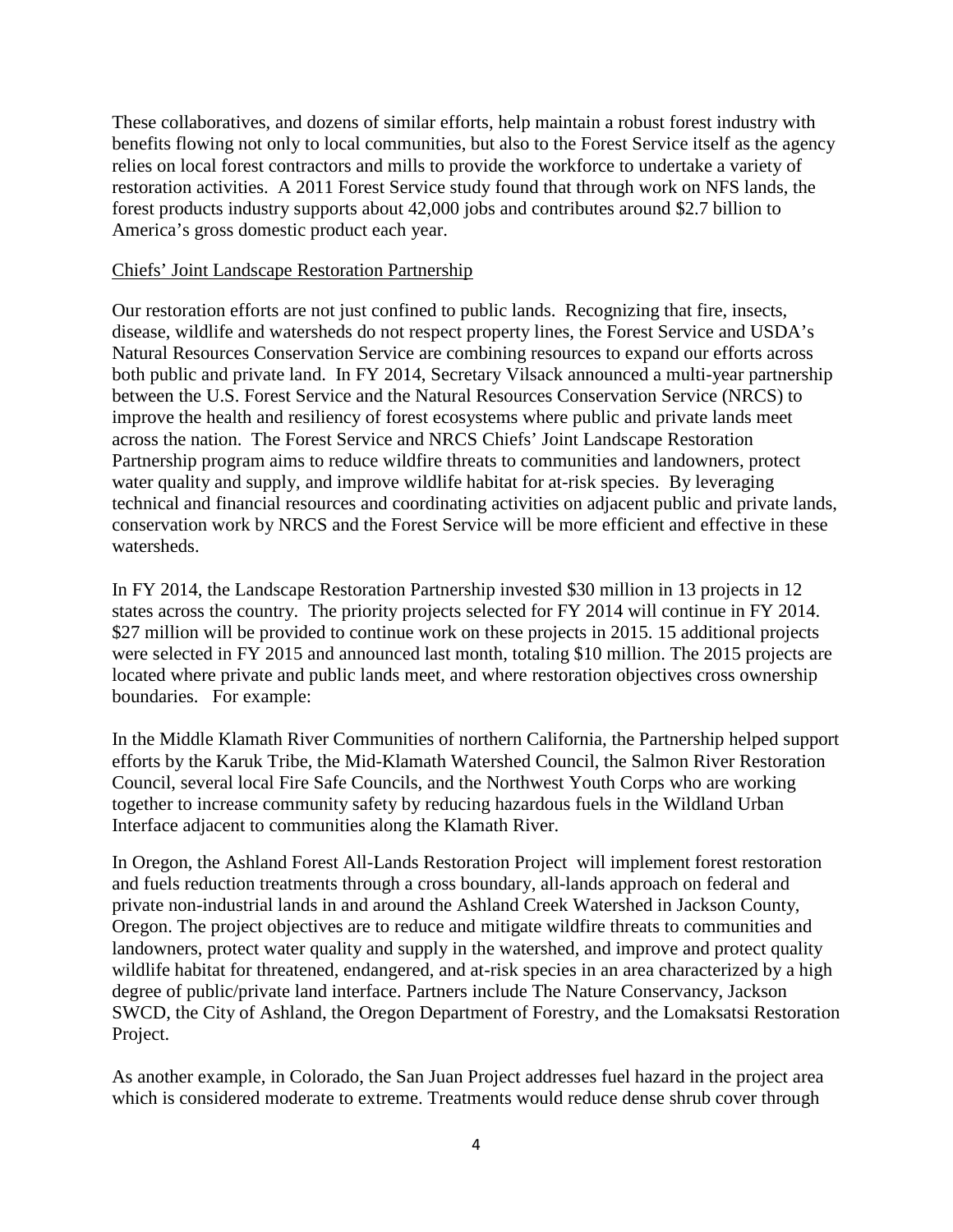mastication and reduce tree density through selective thinning in order to mitigate uncharacteristic wildfire behavior and improve forest health. Partners include the San Juan Conservation District, the Colorado State Forest Service, the Pagosa Lakes Property Owners Association, San Juan Headwaters Forest Health Partnership, the Mountain Studies Institute, and Hidden Valley and Eagle Peak Ranch Subdivisions.

### The Tongass Advisory Committee

In Alaska, the Forest Service is working with a variety of stakeholders on the Tongass National Forest to create a sustainable transition away from old-growth timber harvesting and towards second-growth timber harvesting with the goal of maintaining a viable forest industry and a more certain supply of second growth timber. Our goal is for the transition to create a more stable platform for future timber harvesting on the forest, while also supporting a diversity of economic opportunities in Southeast Alaska. To get advice directly from members of the community and diverse stakeholders, the Forest Service chartered the Tongass Advisory Committee, which is actively working on recommendations to inform a draft Environmental Impact Statement amending the forest plan. To support the existing industry and bridge to the transition, the Forest Service last year awarded the Big Thorne sale, and is currently preparing environmental documentation on the Saddle Lakes, Wrangell Island, and Kosciusko sales with offers expected in early 2016. We are also working with USDA Rural Development on ways to support retooling efforts for industry.

## **Efficiencies**

An important way to increase the pace and scale of forest restoration and management is to improve the efficiency of planning timber sales and stewardship contracts. We are working to identify and implement process improvements and efficiencies that help with increasing the pace and scale of restoration, while also engaging the public and developing well-planned projects. Some strategies include:

- The Forest Service is planning and implementing projects across larger areas, which spreads NEPA costs across more acres, and provides a longer term and more certain timber supply for local mills. For example, the Mountain Pine Beetle Response Project on the Black Hills National forest is implementing a landscape scale approach across 200,000 acres for treating current and future pine beetle outbreaks. The 4FRI EIS project analysis in Arizona covers about 1,000,000 acres across four national forests, with 400,000 acres of mechanical treatment, with just under 600,000 acres of prescribed fire.
- The Forest Service is developing new approaches to NEPA in the wake of catastrophic fires. On the Rim Fire, which burned 257,000 acres in the summer of 2013, the Stanislaus National Forest finalized both an Environmental Assessment for hazard tree removal and an Environmental Impact Statement for restoration and salvage in one year. The EIS projects will lessen the potential for future catastrophic fire by reducing the fuel loading and, in addition, capture some of the perishable economic commodity value of the fire killed trees through timber salvage. The agency coordinated with the Council on Environmental Quality, which approved Alternative Arrangements to expedite the NEPA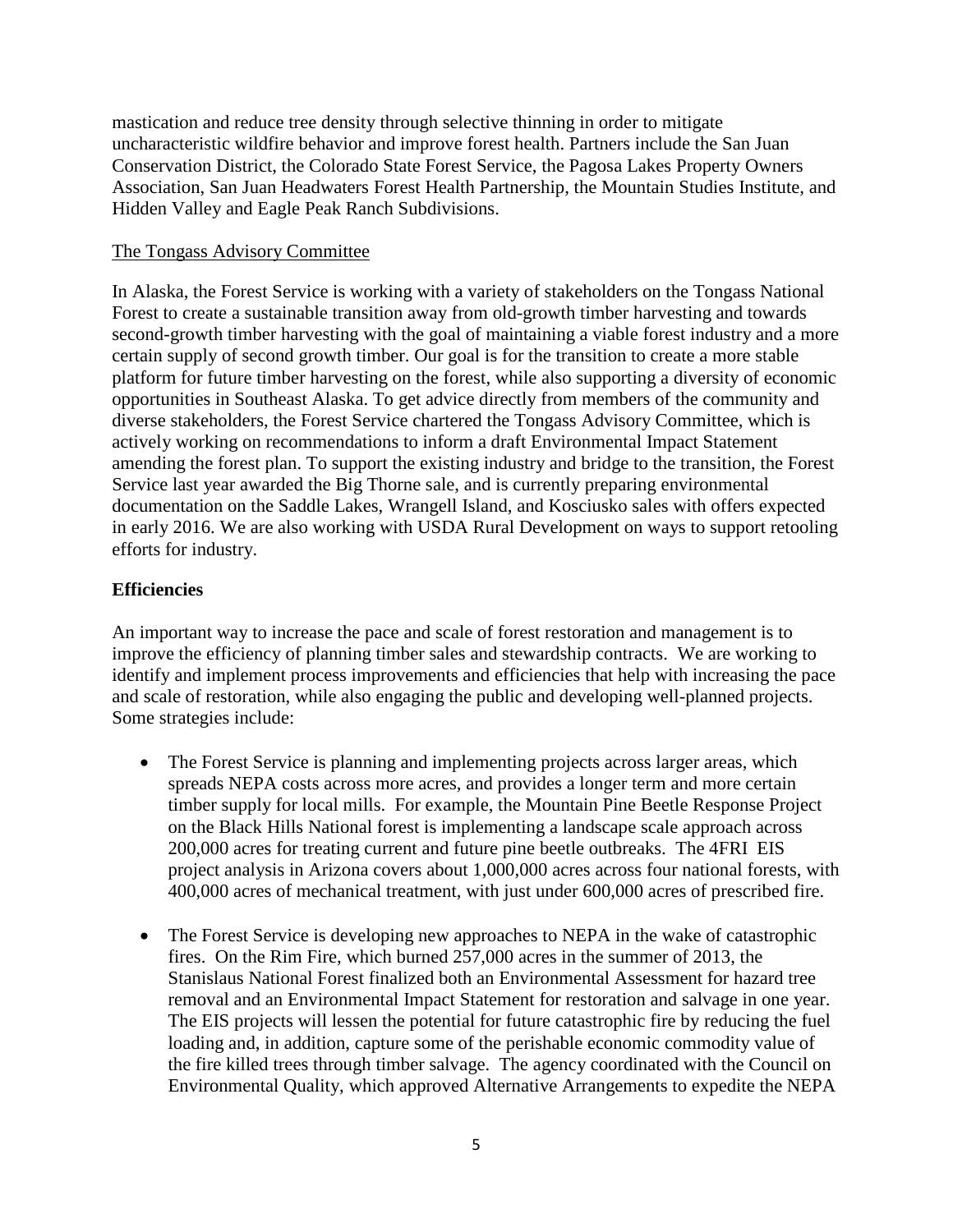process. Overall, our partners and stakeholders appreciated the transparency while also enabling contracts to get awarded and work done on the ground.

- The agency is asking collaboratives to help with planning and implementation. The Fivemile Bell Landscape Management Project is one of the largest projects organized and developed by the Siuslaw National Forest and its partners. For this watershed restoration project, the Forest Service through active engagement and leadership from its stakeholders was able to leverage private resources to accomplish priority watershed restoration work. This collaborative approach increased the capacity of the forest to achieve more than it could have if it had utilized a more traditional approach to the NEPA process. This project was one of the Council on Environmental Quality's NEPA Pilot Projects, which were projects nominated for employing innovative approaches to completing environmental reviews more efficiently and effectively.
- Another innovative approach to environmental analysis under NEPA and stewardship contracting to increase the scale and pace of restoring forest health and to provide economic opportunities for local communities is the Mill Creek A to Z Stewardship Project on the Colville National Forest. This project was designed so that each step, from NEPA data collection to project implementation, where appropriate, will be performed and financed by the contractor, Vaagen Brother's Lumber Inc. under the supervision of the Forest Service. The Environmental Assessment for the first of the two planning areas was released for public comment recently. The contractor is planning to start presale activities this spring and vegetation treatments are expected to begin after the decision is signed this fall.

The agency has established additional categorical exclusions for restoration work, has expanded the use of focused environmental assessments, is using adaptive management to allow our decisions to last longer, and is better training employees to take advantage of new efficiencies. The Forest Service is also developing efficiencies in NEPA through technology. For example, the Forest Service's investments in using electronic applications provide considerable cost and time savings, contributing to an efficient NEPA process by reducing the administrative workload in reporting, records management, electronic document filing, and managing public mailing lists, while making it easier for the public to comment on Forest Service projects.

All of these efforts are aimed at becoming more proactive and efficient in protecting and restoring the nation's natural resources, and supporting jobs and economic vitality for American communities.

### 2014 Farm Bill Implementation

The tools provided in the 2014 Farm Bill significantly expand the tools that will support our ability to accomplish restoration work on the ground, such as permanent authorization for stewardship contracting and the Good Neighbor Authority. In addition, the insect and disease designations and modifications to the Healthy Forest Restoration Act included in the Farm Bill, will add to the NEPA and process efficiencies outlined above and further help accelerate the pace and scale of restoration.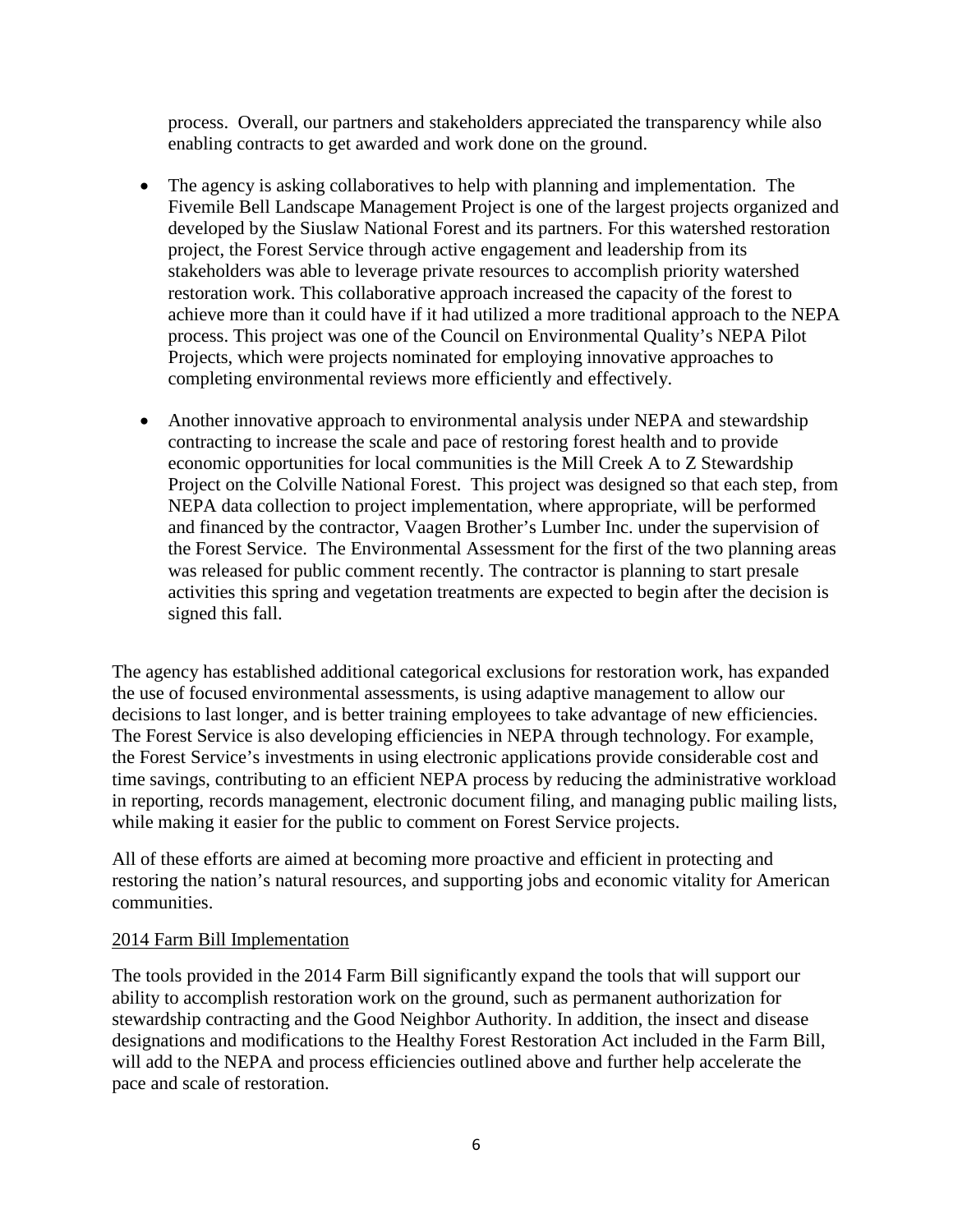The 2014 Farm Bill added authority to the Healthy Forest Restoration Act to authorize designation of insect and disease treatment areas and provide a categorical exclusion (CE) for insect and disease projects on areas as large as 3,000 acres. The new CE holds significant potential to improve efficiency, resulting in on-the-ground restoration work that is accomplished more quickly and across a larger landscape. Working with Governors, last summer Secretary Vilsack announced the designation of approximately 46.7 million acres in 36 states. Earlier this month, designations for the state of Washington added an additional 711,000 acres. The first projects using this new authority are already moving forward, and planning and implementation of projects within designated areas will expand in FY 2015 and beyond.

The Forest Service is working with States, Tribes, and other stakeholders to refine the necessary guidance for implementation of Good Neighbor Authority, which authorizes federal agencies to enter into cooperative agreements or contracts with state foresters to conduct restoration projects on federal forestland. Having heard some concerns from states as to implementation, the Forest Service is working closely with states to ensure that this new authority can be efficiently implemented. We expect to complete this guidance later this spring.

The Farm Bill also provided permanent authority for stewardship contracting. Traditional timber sale contracts will remain a vital tool for the Forest Service in accomplishing management of the National Forests. At the same time, stewardship contracting is helping the Forest Service achieve land and natural resource management goals by funding forest health and restoration projects, stream restoration, hazardous fuel removal, and recreation improvements. In many areas, stewardship contracting will allow the agency to build larger projects, treating more acres, and with broader public support. Since 2008, acres treated through stewardship contracts have nearly tripled. The Forest Service will continue to provide training across the agency and with States and partner organizations on use of this important tool.

### **Building a Strong Forest Products Industry through Support for Markets and Research**

In addition to the innovative approaches to collaboration and efficiencies highlighted above, we have also focused on the need for strong markets for wood, both large and small diameter trees, to support restoration efforts. The Forest Service recognizes the need for a strong forest industry to help accomplish forest restoration work; one of the best opportunities for reducing the cost of these restoration treatments is to ensure strong markets for the byproducts of these treatments.

The Forest Service is a leading agency in the federal government to preferentially select domestically harvested wood products in building construction projects while increasing its commitment to green building standards. All Forest Service building projects incorporate green building principals such as energy efficiency, locally produced wood products, recycling and reuse of building materials. New building construction and major renovation projects for administration facilities or research laboratories over 10,000 gross square feet must be registered and certified using either the United States Green Building Council LEED rating system, or other accredited third-party certification systems.

The Forest Service is actively encouraging the U.S. building sector to fully consider when construction with wood is an appropriate option. We completed three primary actions to achieve this: 1) we have increased our financial support of Woodworks for their education and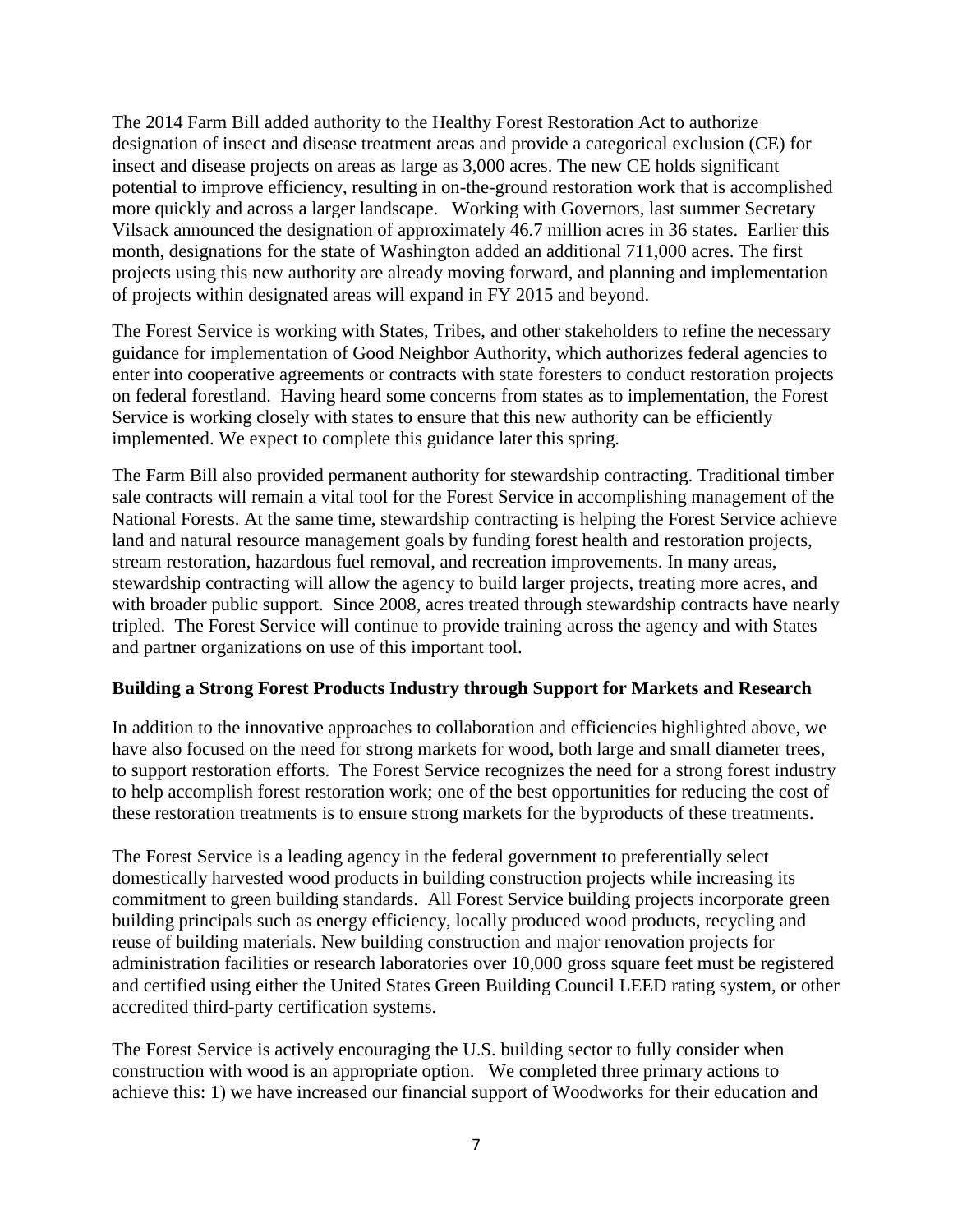technical support of architects and engineers from \$250,000 per year to \$1,000,000 per year; 2) we have expanded our biomass utilization grant program into a Wood Innovations program which generated 101 proposals for funding this year; and 3) we are actively providing technical support to USDA's Tall Wood Building Competition which will both directly help move wood building technology in the U.S. and be a highly effective awareness mechanism for the broader public on the possibilities of building with wood.

The Forest Service is leading the USDA Wood to Energy Initiative, a partnership between five agencies, including Rural Development and the Farm Service Agency. This interagency effort is focused on creating value for woody biomass by creating energy, for heating buildings, manufacturing and producing electricity. The initiative is focused on economically viable uses of wood. For example, wood chips and pellets are about half the cost of fuel oil and propane for heating. The U.S. uses about 25 billion gallons of fuel oil and propane at a cost of about \$75 billion, most of it consumed in rural America. We also continue to support incentives for biomass removal and utilization such as the Biomass Crop Assistance Program (BCAP). It is important to keep in mind that wood energy is one more part of an integrated wood products industry that produces structural material, furniture, pulp and paper. Our goal is to use all the parts of the trees for the highest value we can so that landowners can effectively manage their land whether it is public or private.

Forest Service Research and Development (R&D) provides scientific research to sustainably manage and use forest resources and forest fiber-based products. It is developing the science and technology needed to sustain and restore ecosystems in the face of changing conditions, including the expansion of existing markets for wood and the development of new markets. FS R&D continue the development of wood-based biofuels, chemicals, and products that can substitute for petroleum-based materials, including developing biomass deconstruction science and technology, conversion technologies for wood-based liquid fuels including drop-in fuels, and science and technology for manufacturing chemicals and other co-products from biomass-toenergy conversion. The FS R&D investment in wood-derived nanomaterials may create new high-value products in traditional forest products such as stronger, lighter paper and innovative new products such as body armor, automobile components and flexible electronics. Adopting wood-derived nanomaterials will promise new value-added feature in products and improve environmental performance attributes, support more efficient use of renewable materials and decrease reliance on oil-based products.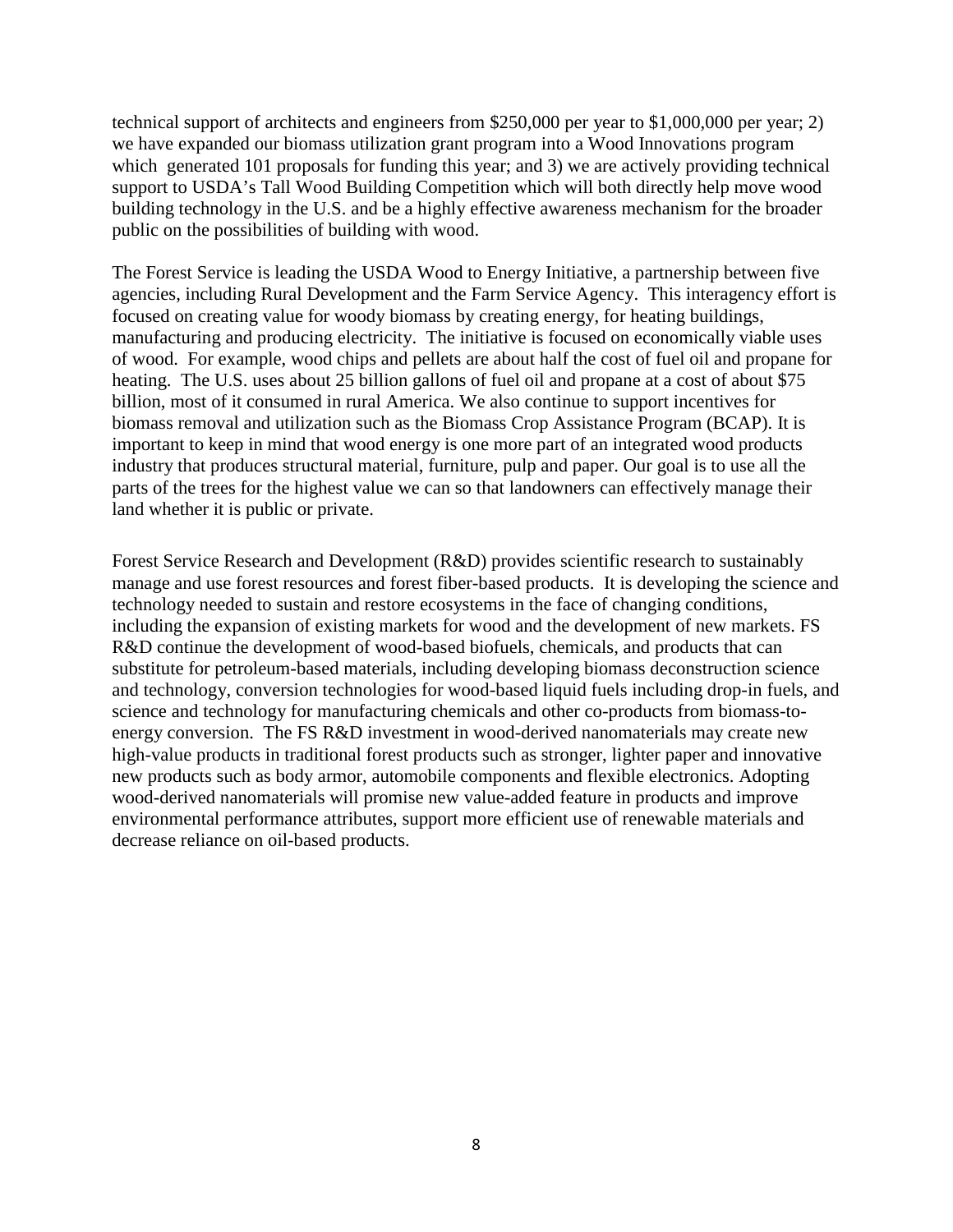### **The Budget Challenge**

Our efforts are showing success: we have increased timber harvest by 18% since 2008, with fewer Forest Service resources and staff. But, there is a limit to the gains we can realize through efficiencies and partnership alone. In particular, the frequency and intensity of wildfire, the rising cost of assets needed to deploy against the spread of wildfire, and the way the Forest Service funds fire suppression are slowly crippling the agency's ability to restore and manage the National Forests. In addition, in the short term, it is forcing the agency in most fire years to disrupt on-going projects – whether they are forest management, recreation, conservation, research or others – in order to transfer funding to meet fire suppression needs.

### Fire Suppression Cap Funding Proposal

In fiscal year 1995, the Forest Service spent 16% of its budget on firefighting. Today the agency spends nearly half of its budget in fire management activities. This has enormous implications for how the agency carries out its mission, including taking funding from the very programs that help reduce catastrophic fire in the first place. Since 1998, fire staffing within the Forest Service has increased 114 percent from around 5,700 in 1998 to over 12,000 in 2015. Over the same period, staffing levels for those dedicated to managing National Forest System lands have decreased by 39 percent – from almost 18,000 in 1998 to fewer than 11,000 in 2015.

Fire transfers from non-fire accounts occur when the agency has exhausted all available fire resources from the Suppression and FLAME Fund accounts. From FY 2000 to FY 2013, the Forest Service made fire transfers from discretionary, trust, and permanent non-fire accounts to pay for fire suppression costs seven times, ranging from \$100 million in FY 2007 to \$999 million in FY 2002, and totaling approximately \$3.2 billion. Of the total transferred funds, \$2.8 billion was repaid, however, the transfers still led to disruptions within all Forest Service programs. Although there was not a fire transfer in FY 2014, the financial impacts to the agency were still significant given the uncertainty around fire risk and funding. Even though many parts of the country experienced lower than normal fire activity last year, the cost of suppression still exceeded the 10-year average. Our forests and grasslands lost opportunities to undertake important project work - including fire prevention work - and deferred important spending in anticipation of a very active fire season.

Each time the agency transfers money out of non-fire accounts to pay for fire suppression there are significant and lasting impacts across the entire Forest Service. When funding is transferred from other programs to support fire suppression operations, these non-fire programs are impacted because they are unable to accomplish priority work and achieve the overall mission of the agency. Often this priority work mitigates wildland fire hazards in future years. In addition, transfers negatively impact local businesses and economies, costing people jobs and income as a result.

We expect a very active fire season in 2015. The median Federal Land Assistance, Management and Enhancement (FLAME) Fund suppression forecast for the 2015 fire season is \$1.12 billion. Our appropriated funding in FY 2015 is \$1.01 billion.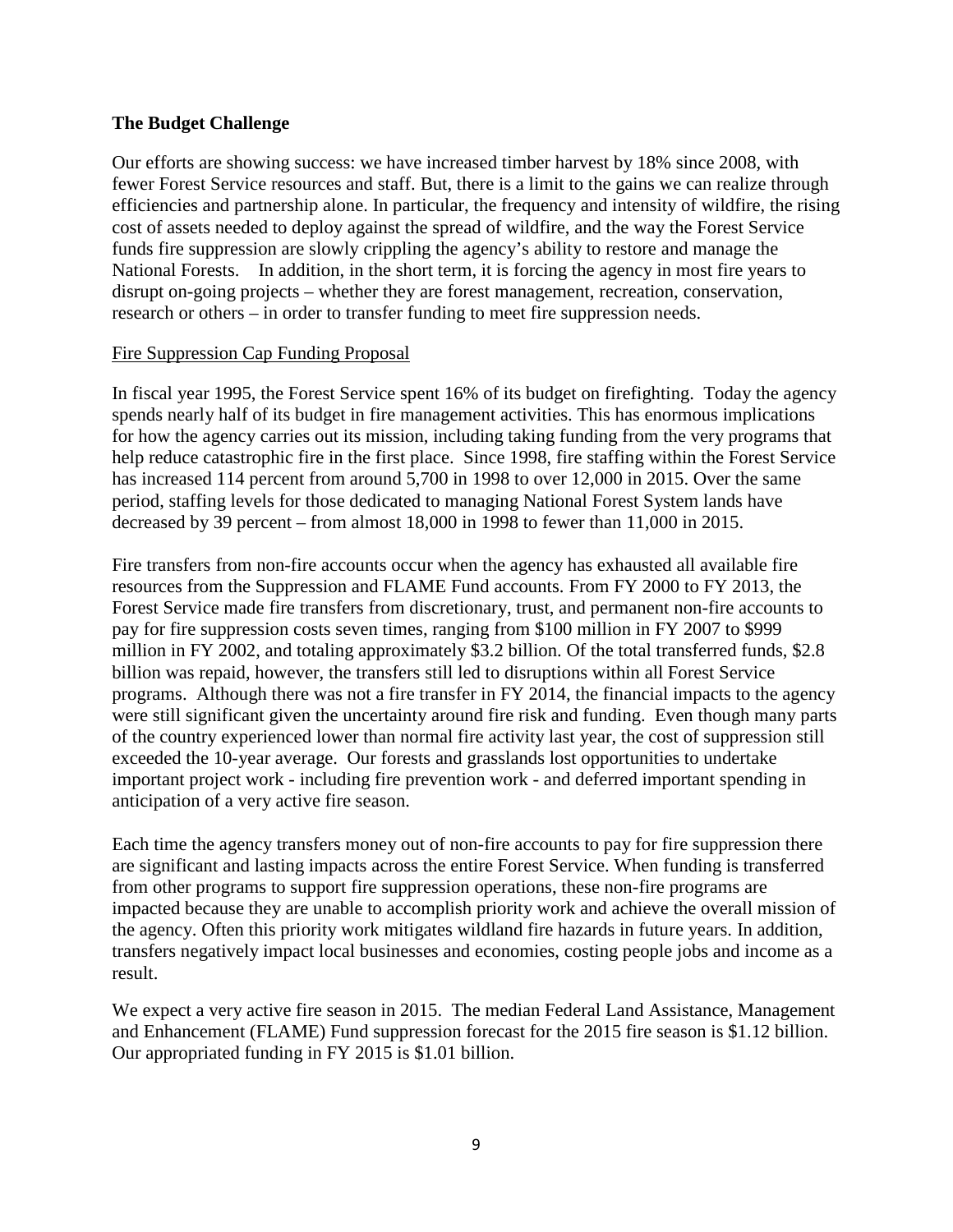Bipartisan legislation, the Wildfire Funding Disaster Act, has been introduced in both the House and Senate that will provide a much more rational approach to funding wildfire. This proposal is mirrored by a proposal in the FY 2016 President's Budget. WDFA calls for a fundamental change in how wildfire suppression is funded to reduce fire risk, manage landscapes more holistically, and increase resiliency of the Nation's forests and rangelands and the communities that border them. The Budget proposes a fiscally responsible funding strategy that considers catastrophic wildland fires as disasters, to be funded in part by budget authority provided through a wildfire suppression cap adjustment which is outside the discretionary appropriation of the agency. This strategy provides increased certainty in addressing growing fire suppression funding needs, better safeguards non-suppression programs from transfers that have diminished their effectiveness, and allows us to stabilize and invest in programs that will more effectively restore forested landscapes, treat forests for the increasing effects of climate change, and prepare communities in the Wildland Urban Interface to manage for future wildfires.

The Forest Service estimates that the President's proposal will increase outputs from the National Forests from 2.9 billion board feet to 3.2 billion board feet. The most important action Congress can make now in advancing the pace and scale of forest restoration is to fix the fire funding problem.

### Secure Rural Schools

The Secure Rural Schools (SRS) Act was passed in 2000 by Congress to help states with declining 25 percent payments due to reduced timber harvest. It has provided more than a decade of transitioning payments to eligible states and counties to help fund public schools and roads and has provided predictably declining payments to states to transition to the 25 percent payment. In addition, it also created a forum through Resource Advisory Committees for community interests to participate collaboratively in the selection of natural resource projects on the national forests. It also has provided funding to counties for community wildfire protection planning, emergency search and rescue reimbursement, and Firewise programs. The SRS payments for FY 2014 have not been reauthorized, so 25-percent payments have been made under the 1908 Act. The absence of the SRS funds has significant impacts for rural communities. The President's 2016 Budget included a proposal for continuing the Secure Rural Schools program. We stand ready to work with Congress on reauthorization.

### **Conclusion**

I am proud of the work that the Forest Service and its employees have been able to accomplish particularly in a time of reduced resources and staff for non-fire programs—and of the partnerships we have developed that have made that work possible. But, more work needs to be done to address a range of threats facing our National Forests.

The Forest Service will continue to work with States, local government, Tribes, industry and our many other partners to improve our forest management program through increased collaboration, new efficiencies, implementation of new authorities in the Farm Bill, and promotion of markets for wood. We stand ready work with Congress to address fire funding and the need for accelerated forest restoration.